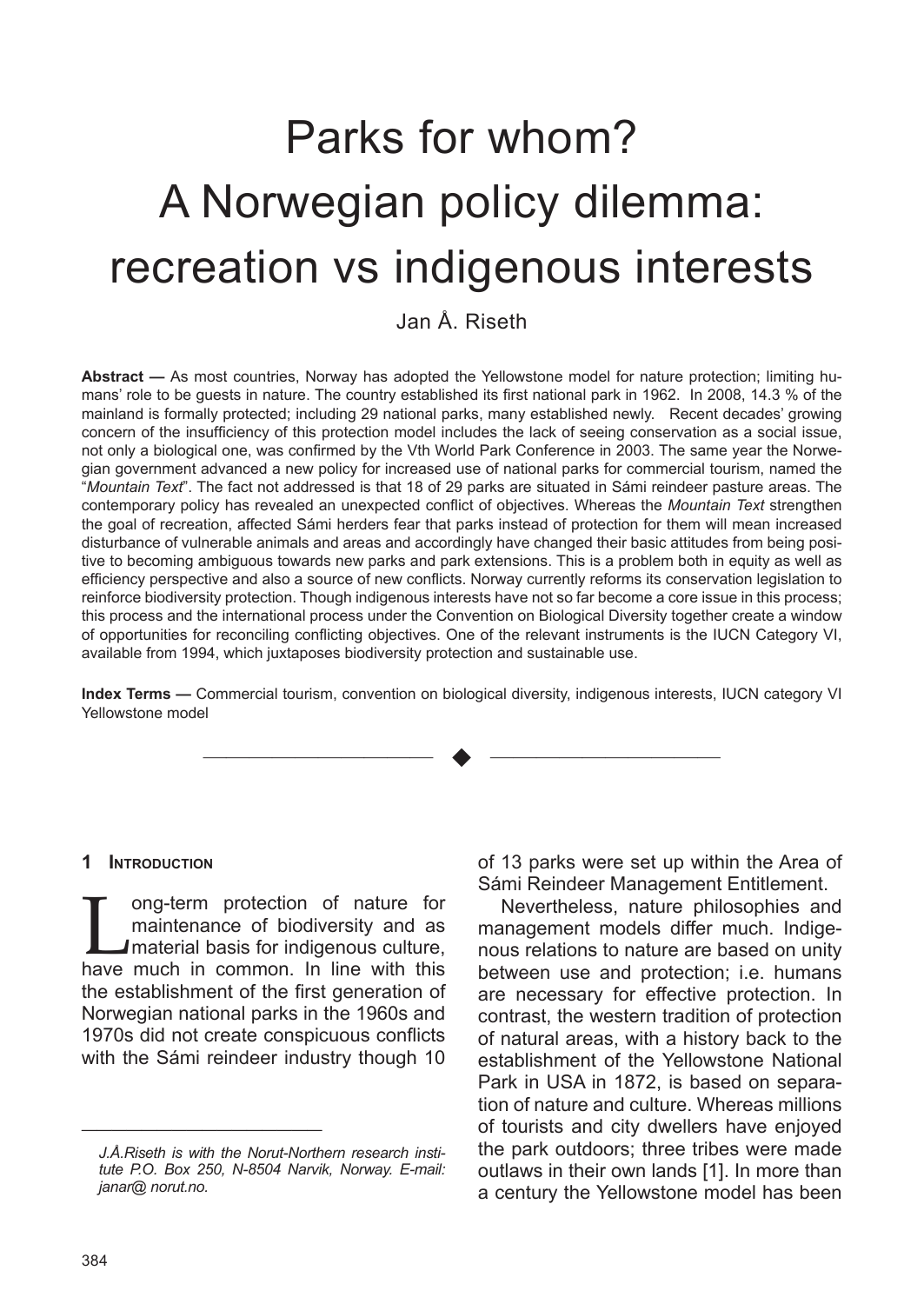replicated across the globe: While tourists are encouraged to enjoy national parks as visitors indigenous peoples are marginalised and dispossessed and their role as resource managers devalued or rendered invisible [2].

The apparent harmony in Norway which seem to have lasted at up to the 1980s can probably to a large extent be explained by a combination of relatively large outfield areas per inhabitant and modest promotion of parks as recreation areas, but the Sámi people's low societal position may also have caused under communication of their interests earlier.

Technological change within reindeer management, including use of all-terrain-vehicles **(**ATVs), created elements of tension between officials and reindeer herders in some parks from the 1980s [3]. During the implementation of a second generation national park plan from the mid-1990s on, and still going on, several cases of scepticism and resistance from Reindeer Pasture Districts (RPDs), other Sámi interests, and also the Sámi Parliament have emerged and developed [4]. While one protection process was stopped due to local Sámi resistance; the Sámi of one region boycotted the inauguration of two parks and the board of one of them [5]. A survey answered by 23 RPD leaders, affected by six parks, reveals that reindeer herding Sámi have become ambiguous towards the protection effect of parks for their interests [6].

The objectives of this paper are (1) to explore the reasons for the emerging conflict between the Norwegian park policy and Sámi reindeer management interests and (2) to point to possible solutions.

## **2 Factors of change**

The obvious common interests between nature conservation and the reindeer industry seem to have been dominant from the 1960s on. As tensions and conflicts have emerged we need to inquire a how a bundle of factors have changed.

# **2.1 Modernized reindeer industry**

The reindeer herding Sámi have become more integrated in the surrounding society, and their methods of management have been changed through a technological revolution, starting by the introduction of the snowmobile in the mid-1960s, where muscular power from animals and humans to a large extent have been exchanged by motor power, at all seasons [7]. ATVs cause manifest tracks and challenge the ideal of pristine nature.

# **2.2 Recreation society expansion**

General societal trends, such as expansion of the road system, improved personal economy; more leisure time and the car becoming everybodys property have both made mountain areas more accessible for the general urban population and also doubled the number of secondary homes during three decades [8]. Besides direct encroachments the problem for the reindeer industry is avoidance effects; i.e. the more the animals are disturbed by people, the less grazing and the poorer economy for their owners [9].

# **2.3 Nature protection apparatus**

Major events in the set up of an administrative apparatus of nature protection were: 1962- First National Park established 1964- First National Park Plan (green book) 1970- New Nature Protection Act (adopted) 1972- Ministry of Environment 1982- Regional Environmental Departments The phases of the Second National Park Plan were: Green book 1986, white book

1992, adoption 1993, implementation from 1994 and set up of new parks from 2001- 2006 (final fulfilment planned 2010).

The internal Norwegian development went on in parallel with international events as the World Commission of Environment and Development (1987) and major conferences, such as those of Stockholm (1972) and Rio (1992). In line with this Norway has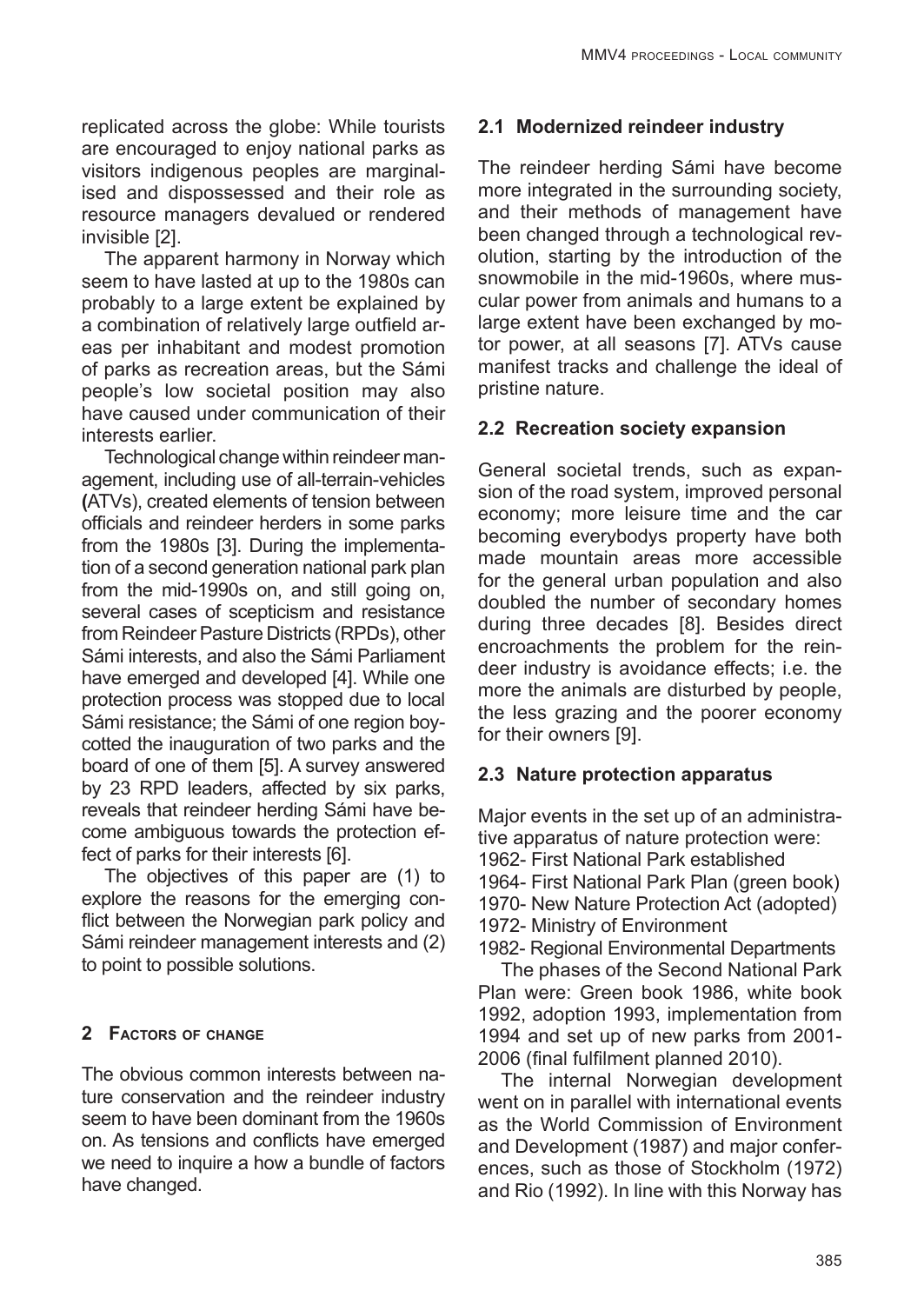ratified a row of international conventions including the Convention on Biological Diversity (COB, 1993).

The nature conservancy apparatus has still limited resources and operates in a tension between challenges and possibilities. One inter-national challenge is the International Union for Conservation of Nature (IUCN) goal that all countries should protect 15 % of their land surface. In 2008 Norway has reached 14.3% [10], but a major part of the protected areas are remote mountain areas with relatively low biodiversity, while protection of areas of higher biodiversity that coincide with higher population and development pressure, e. g. along waterways and fiords, lag much compared to the need of protection [11]. As in other countries, protected areas in Norway tend be *residual lands*, areas not needed for other purposes [12], or maybe areas not having actors for other interests being strong enough to avoid protection.

## **2.4 indigenous interests**

Under influence from Social Darwinism and the doctrine of *terra nullius*, reindeer management was from the late  $19<sup>th</sup>$  century considered as no more than a tolerated use obliged to give way to better entitlements. Major events contributing to the improvement of the societal standing of the Sámi and the reindeer industry were:

1968-Supreme Court stating full land rights 1976-General Agreement-reindeer industry 1978-Act of Reindeer Management

1987- Constitution Amendments, Sámi Act 1989-Sámi Parliament

1990-Ratification of ILO Convention 169 2005-Land Reform starts. Consultation right 2007-Agreement on protection planning

The list of events makes evident that the reindeer herding Sámi during four recent decades have improved their formal standing considerably. Obviously their expectations of influence in societal processes including processes of park establishment are quite at another level than in the 1960s.

## **2.5 Contemporary policy**

The total protection area of Norway has increased sevenfold since 1975, mainly as an outcome of the Second National Park Plan. Obviously this could not take place without tensions and conflicts. In accordance with the intentions of Agenda 21 the Parliament took initiatives to increase local involvement and influence in protection processes and park management. One of the outcomes was that the government in 2003 advanced a new policy for increased use of national parks for commercial tourism, named the "*Mountain Text*". The intention was to give something back to local communities, i.e. to provide new opportunities for activity and income in rural areas [13]. However, this change in policy has unintended consequences.

## **3 Conflict of objectives**

Whereas the *Mountain Text* strengthen the goal of recreation, affected Sámi herders fear that parks instead of protection for them will mean increased disturbance of vulnerable animals and areas and accordingly have changed their basic attitudes from being positive to becoming ambiguous towards new parks and park extensions.

## **3.1 Policy basis**

According to IUCN Category II national parks are "*protected areas managed mainly for ecosystem protection and recreation*". The expansion phase of the nature protection apparatus in Norway engraved the sector by a natural science basis and political concensus processes. Accordingly, the network of protection areas were selected in accordance with expert judgment of protection value while the concrete design of the park area and management regime were adjusted through cooptation processes [14] trying to achieve as far as possible a local/regional consensus around the final solution.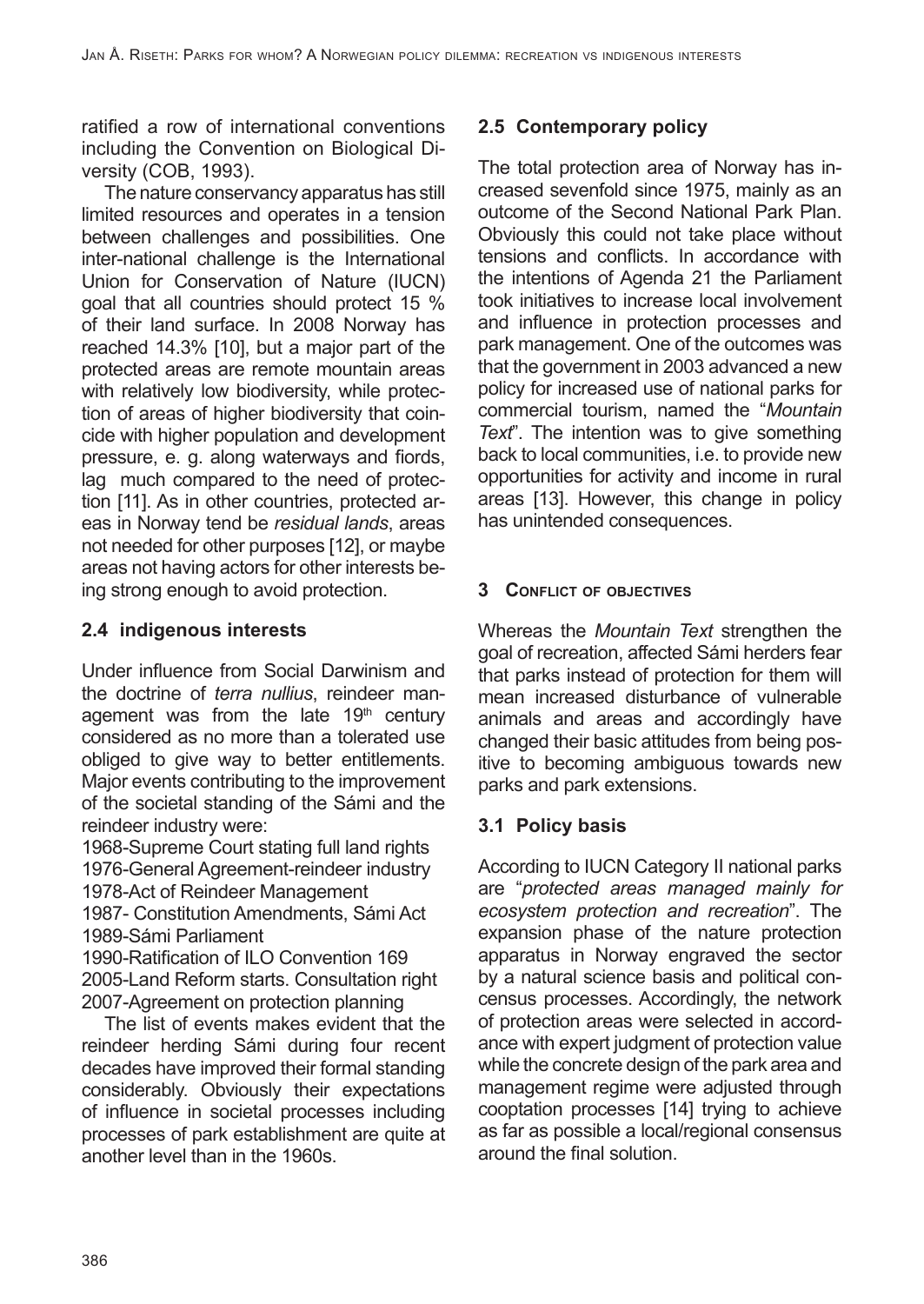#### **3.2 Changing objectives**

Up to the 1980s public reports on nature management had little focus on the relation to reindeer management. The objects clauses for parks established in the 1960s throughout the 1980s do not mention protection of the natural base for reindeer management. It is remarkable that the often only land users completely dependent on sustainable use of the protected areas not are mentioned.

This changed by the Second National Park Plan implemented from the mid 1990s. For new parks the objects clauses have an addendum: "*Safeguarding the natural base … is important for Sámi culture and industry. The area can be used for reindeer management*" [15]. Despite this, recreation is still mentioned before reindeer management, and further; the position of recreation is reinforced through the new policy of the Mountain Text. The assessments of the situation for the reindeer industry are inquired by a survey to herder leaders representing the majority of herder households in Norway [6].

#### **3.3 Survey outcome**

The survey shows that the half of the asked leaders consider the advantages of a park within their district to be greater than the drawbacks. Those having achieved better protection of their winter land are most positive as this also reduce disturbance as recreation driving with snowmobiles. Those with a more negative attitude to parks tend to be districts with parks in their summer land. This can be connected with negative experiences or expectations of increased tourism in the parks.

There is also a comprehensive dissatisfaction with how the reindeer industry has been involved in park establishment and management. I.e. the survey confirms that the reindeer herding Sámi have ambiguous attitudes towards park establishments in their areas. Park establishment can be positive, but if a park means more encroachment and disturbance, more bureaucracy and reduced influence over traditional areas of the reindeer industry, a park can also be a negative phenomenon [6]. Accordingly, the question is how, and on which premises, can it be possible to bridge the opposing interests between the reindeer industry and parks?

#### **4 Problem and possible solutions**

Our review reveals a problem including as well equity as well as efficiency aspects. Not taking action will be an obvious source of new conflicts.

#### **4.1 Problem to address**

The equity side of the problem includes making the formal achievements of the Sámi and the reindeer industry real within the field of protection policy. As the government via the Mountain Text tried to practice Agenda 21 intentions for local people, these were clearly overlooked for *indigenous* people. Moreover, the protection processes in the Second National Park Plan were conducted without taking much attention to Sámi interests, even when protests were clear, unequivocal and principally based. In all park processes, except one, Sámi protests have been overruled [4], [6]. In reality, the first principal breakthrough did not take place before 2007 (see 2.4). Until then Sámi interests have been treated like one of many interests which the protection apparatus could or could not give weight in their case treatment. However, the agreement of 2007 provides Sámi interests a special access to the process at all levels, but no guarantees of influencing the outcome. We see this as a necessary but insufficient contribution to resolve the problem for the reindeer industry; that will require that protection of herding interests receives priority over recreation interests.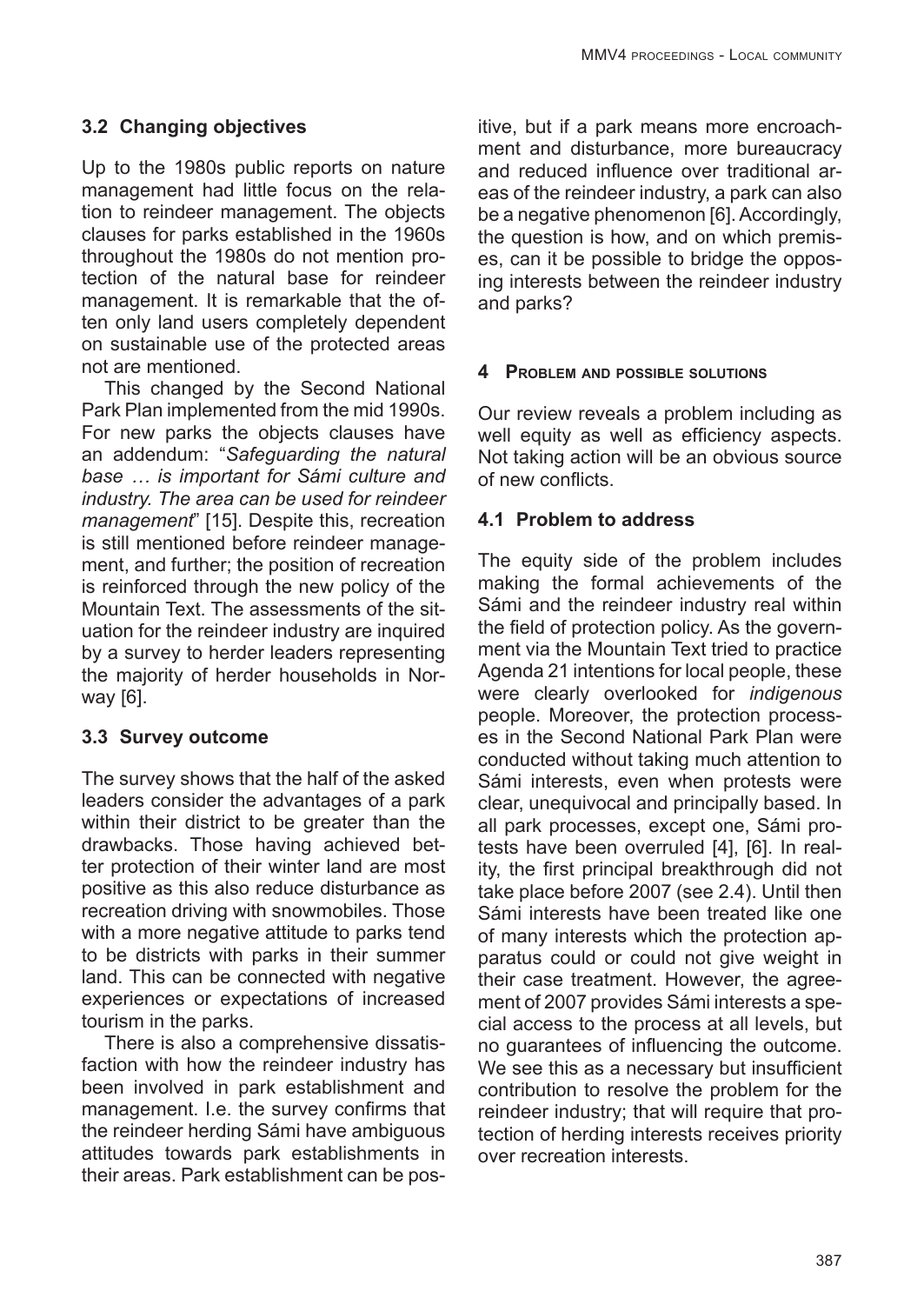# **4.2 Possible solutions**

Norway currently reforms its conservation legislation to reinforce biodiversity protection. Though indigenous interests have not so far become a core issue in this process; this process and the international process under the COB, demanding indigenous influence within 2010, together create a window of opportunities for reconciling conflicting objectives. One of the relevant instruments is the IUCN Category VI, available from 1994, which *juxtaposes biodiversity protection and sustain-able use*. Other international instruments, such as community conservation areas, are also available, but we consider Category VI as sufficient. Our main argument is that recreation and reindeer management are no way incompatible interest; what counts is who is to give the premises, i.e. *who is going to adapt to whom*. In line with the trends of the Vth World Park Congress in 2003 we underline that protection need to be a societal issue to be efficient [16]. Therefore the long-term main users should be given priority and other interest should adapt to the reindeer industry.

## **5 Conclusion**

We recommend that IUCN Category VI become standard category for larger protection areas within the Area of Sámi Reindeer Management Entitlement as this will provide opportunities for solving the perceived problem both on equity and efficiency basis.

#### **References**

- [1] K. Jacoby, *Crimes against Nature: Squatters, Poachers, Thieves, and the Hidden History of American Conservation*, Berkeley, Calif.: University of California Press, pp. 81-146, 2001.
- [2] R. Poirier and D. Ostergren, "Evicting People from Nature: Indigenous Land Rights and National Parks in Australia, Russia and the United States. Natural Resources Journal 42, pp. 331-352, 2002.
- [3] S. Guldseth and L.H. Kristiansen, "En vurdering av bruk og slitasje i Øvre Dividal Nasjonalpark [An

Assessment of Use, Wear and Tear in Øvre Dividal National Park]," master thesis, Dept. of Nature Management and Biology Sciences, Agricultural University of Norway, Ås, 1992 (in Norwegian).

- [4] NOU 2004:28 (Public report series) Naturmangfoldloven [Act of Biodiversity]. Oslo, Bergen, Stavanger, Tromsø: Universitetsforlaget (in Norwegian)
- [5] J.Å. Riseth, "An Indigenous Perspective on National Parks and Sámi Reindeer Management in Norway. *Geographical Research,* vol. 45, no. 2, pp.177-185, June 2007 doi:10.1111/j.1745- 5871.2007.00449.x.
- [6] J.Å. Riseth and A. Holte, "Rennäring och naturskydd i Norge – ett ambivalent förhållande [Reindeer Industry and Nature Conservation in Norway]. *Omstridd natur. Trender och utmaningar i nordisk naturförvaltning* [Disputed Nature. Trends and Challenges in Nordic Nature Management], C. Sandström, S. Hovik and E. Falleth, eds., Stocholm: Borea, forthcoming fall 2008 (in Swedish).
- [7] J.Å Riseth "Sámi reindeer herd managers: why do they stay in a low-profit business? " *The British Food Journal*, vol. 108, no. 7, pp. 541-559 (2006) doi:10.1108/00070700610676361.
- [8] T. Arnesen, B. Ericsson and S. Flygind (2002), "Hytter og fritidsboliger. Fritidsboliger i Norge: Lokaliseringsmønster 1970 – 2002 [Cottages and second homes in Norway. Pattern of localization 1970-2002] *Utmark,* vol. 3, no. 3, available at *www.utmark.org*, 2002.
- [9] I.I.Vistnes, "Impacts of Human Development and Activity on Reindeer and Caribou Habitat Use" Dr. Philos. Thesis. Norwegian University of Life Sciences, Dept. of Ecology and Natural Resource management. Ås, 2008.
- [10] Directorate for Nature Management State of the Environment Norway: Protected areas, available at http://www.environment.no/Tema/Naturomrader/Vernet-natur/ 07.03.2008.
- [11] T. Arnesen and J. Å. Riseth, "Protection and equity?: Local and indigenous encounters with the grand scheme of area protection in Norway", *Nordic Tourism: Issues and Cases.* M. Hall, D. Muller and J. Sarinen (eds.). Channelview, forthcoming fall 2008.
- [12] M. Adams, "Beyond Yellowstone? Conservation and Indigenous Rights in Australia and Sweden", *Discourses and Silences: Indigenous Peoples, Risks and Resistance*, G.Cant, A. Goodall and J. Inns (eds)*.* Dept. of Geography, University of Canterbury, Christchurch, 127-138, 2005.
- [13] T. Arnesen and J. Å. Riseth, "Om konflikter och områderiktade naturskyddsprocesser i Norge.[On conflicts and territorial nature protection processes in Norway]" *Omstridd natur. Trender och utmaningar i nordisk naturförvaltning***.** [Disputed Nature. Trends and Challenges in Nordic Nature Management], C. Sandström, S. Hovik and E.